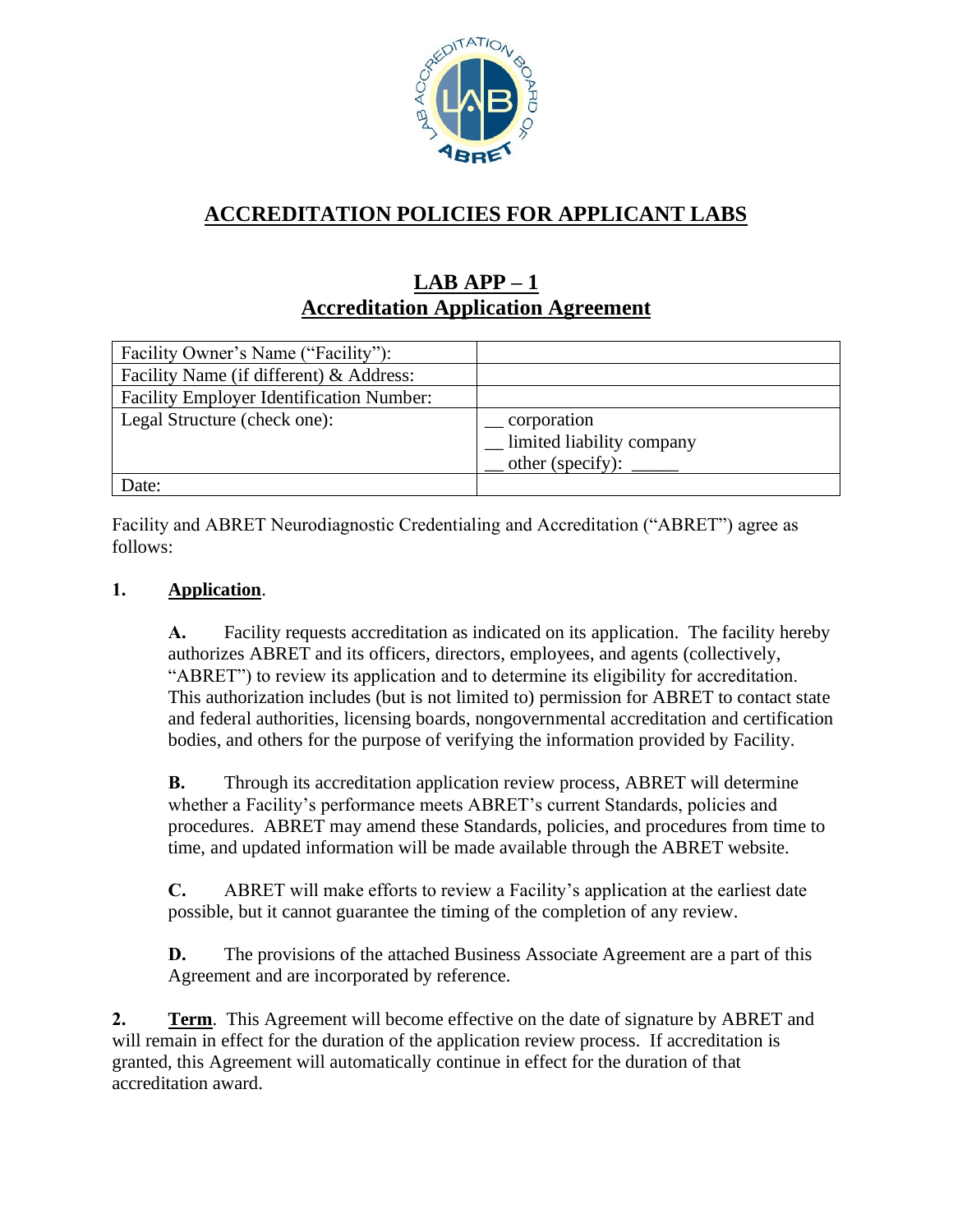### **3. Responsibilities of Facility**.

**A.** Cooperation. Facility agrees to cooperate promptly and fully with ABRET.

**B.** Submission of Materials.

**i.** Facility shall complete its application in a manner that presents an accurate, true and complete description of the services provided by Facility.

**ii.** Facility agrees to submit any additional information requested by ABRET.

**iii.** All information must be produced in a timely manner and in the format requested by ABRET.

**C.** Compliance with ABRET Rules. Facility has read, accepts, and agrees to abide by ABRET's Standards, policies, and procedures, including but not limited to those listed below. Facility must read and keep up-to-date with these rules. Facility bears the burden of showing and maintaining compliance during the application review period and for the duration of accreditation (if granted).

- **i.** \_\_\_\_[APPLICATION REVIEW AND APPEAL POLICY]\_\_;
- **ii.** \_\_[RELEASE OF INFORMATION POLICY]\_\_;
- **iii.** \_\_\_[REPORTING CHANGES POLICY]\_\_;
- **iv.** \_\_[TRADEMARK POLICY]\_\_; and
- **v.** \_\_[ADVERSE ACTION POLICY]\_\_.

**D.** On-site Visits. Facility hereby consents to one or more on-site visits by ABRET.

**E.** Affiliates and Subsidiaries. If Facility includes in its application one or more sites owned or otherwise operated by independent physicians, companies, or other third parties, then Facility is responsible for managing their participation in ABRET's accreditation program. Facility represents that it has the authority to bind each entity to the provisions of this Agreement as if the entity were Facility. Facility hereby agrees to take all reasonable measures to assure that each entity complies with this Agreement. Further, Facility shall be liable for each entity's participation in the accreditation process as provided in the Section titled "Waiver of Claims & Indemnification". ABRET may bring a separate action against any one or more entities under this Agreement and may elect to recover from any one or more entities the full amount of any unpaid fees or other collective liability. If one entity violates this Agreement, then ABRET may take adverse action against Facility and one or more entities.

**4. No Warranty**. A grant of accreditation by ABRET is recognition of Facility's performance at the time of application; accreditation does not constitute a warranty of complete or continuous compliance. Facility is solely responsible for ensuring the quality and safety of its services.

### **5. Waiver of Claims & Indemnification**.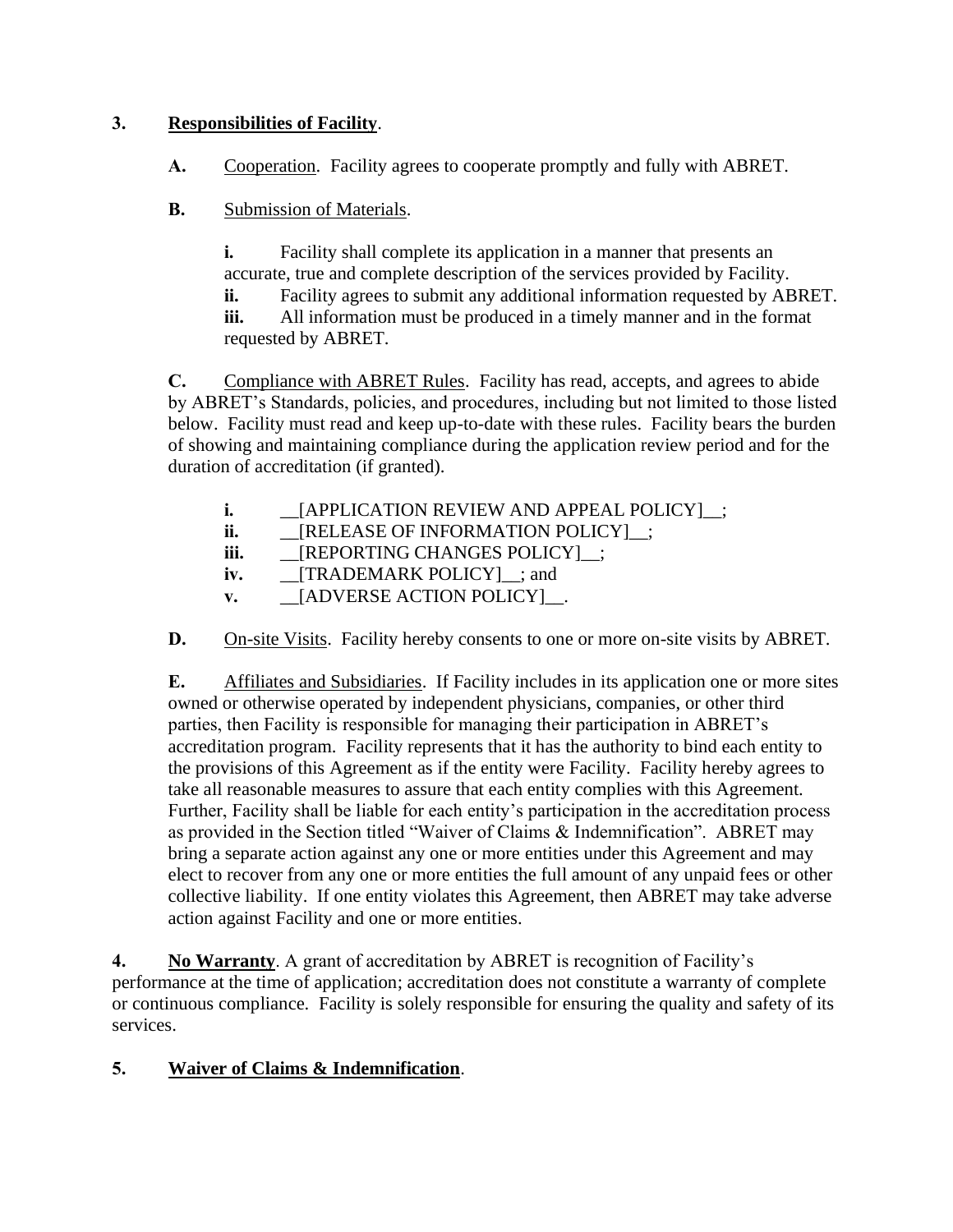**A.** Facility hereby waives all claims against ABRET and assumes full responsibility for all expenses which Facility may incur arising out of this Agreement and/or Facility's participation in the ABRET accreditation program, including (but not limited to) those arising out of ABRET's decisions regarding Facility's grant or denial of accreditation, publication of these decisions, publication of the accreditation status of Facility, and third party actions based on the accreditation program or Facility's accreditation status.

**B.** Facility shall defend and indemnify ABRET against all claims, liabilities, damages and expenses (including but not limited to reasonable attorney's fees) arising out of this Agreement and Facility's participation in the ABRET accreditation program, including (but not limited to) those arising out of ABRET's decisions regarding Facility's grant or denial of accreditation, publication of these decisions, publication of the accreditation status of Facility, and third party actions based on the accreditation program or Facility's accreditation status.

**C.** The provisions of this Section do not extend to claims, liabilities, damages and expenses arising out of the gross negligence or willful misconduct of ABRET.

**6. Notice**. Any notice that either party is required or may desire to serve upon the other party must be in writing. Notice must be served (i) by overnight delivery by a nationally recognized express transportation company (with confirmed delivery, charge prepaid or billed to shipper), or (ii) by depositing the same in the mail (first class postage prepaid, certified and return receipt requested) with notice also required to be given by electronic mail on the same date as deposited in the mail. Notice given by mail or electronic mail alone is not sufficient. Notices to the Facility are to be sent to the address shown on page one of this Agreement.

**7. Governing Law**. This Agreement is governed exclusively by the laws of the State of Illinois, without reference to its choice of law doctrine.

**8. Dispute Resolution**. The sole jurisdiction and venue for any litigation arising from this Agreement is the appropriate federal court for the Central District of Illinois or state court located in Sangamon County, Illinois. The parties hereby waive trial by jury in any action arising out of this Agreement. If a dispute arises, the parties shall make a good faith attempt to resolve the dispute through dialogue and negotiation for a period of sixty (60) calendar days prior to pursuing court action.

**9. No Assignment**. Facility shall not assign any of its rights or obligations under this Agreement without the prior written consent of ABRET.

**10. Successors**. This Agreement will be binding upon, and will inure to the benefit of, the parties and their respective permitted successors and assigns.

**11. Sole Agreement**. This Agreement contains the entire agreement between the parties concerning Facility's application and accreditation. It supersedes all prior and contemporaneous oral and written understandings.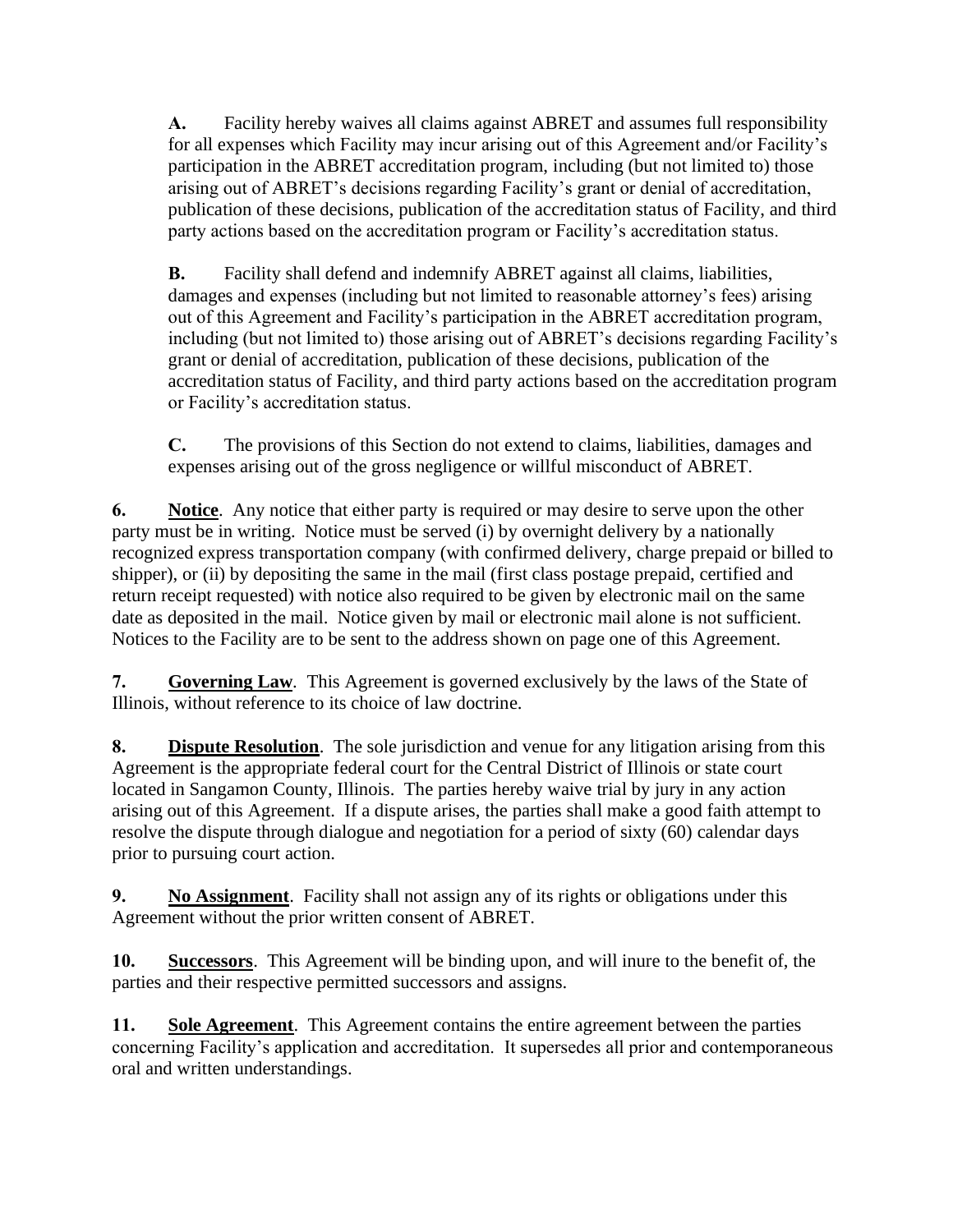**12. Amendment**. No amendment of this Agreement will be valid unless in writing and signed by ABRET.

**13. Waiver**. No waiver will be effective unless it is in writing and signed by the party granting the waiver. If a party excuses the other party's failure to perform a term of this Agreement in one instance, then that waiver does not excuse any subsequent non-performance of the same term.

**14. Severability**. If any provision of this Agreement is held to be invalid, the remaining provisions of this Agreement are not to be affected and will continue in effect. The invalid provision is to be deemed modified to the least degree necessary to remedy the invalidity.

**15. Survival**. The obligations and rights of the parties which by their nature would continue beyond the termination of this Agreement will survive beyond the termination of this Agreement and remain in full force and effect. These obligations and rights include (without limitation) those set forth in Sections titled "Waiver of Claims & Indemnification".

**16. Independent Contractors**. The relationship between the parties to this Agreement is that of independent contractors. This Agreement is not intended to create any association, partnership, joint venture or agency relationship between the parties.

In Witness Whereof, the parties are signing this Agreement as of the date indicated on the first page.

| <b>ABRET</b> | <b>Facility</b> |
|--------------|-----------------|
|              |                 |
|              |                 |
|              |                 |
| By:          | $\mathbf{B}v$ : |
|              |                 |
| Name:        | Name:           |
|              |                 |
| Title:       | Title:          |

# **LAB APP – 2 ABRET LAB ADVERSE ACTION POLICY**

ABRET has developed this Adverse Action policy to articulate standards of conduct for eligibility for accreditation and continued accreditation. This policy was also adopted to establish a fair process for addressing noncompliance with ABRET Standards, policies, and procedures.

**1. General Principles.** Facilities and their staff must:

**A.** be truthful, forthcoming, prompt, and cooperative in their dealings with ABRET;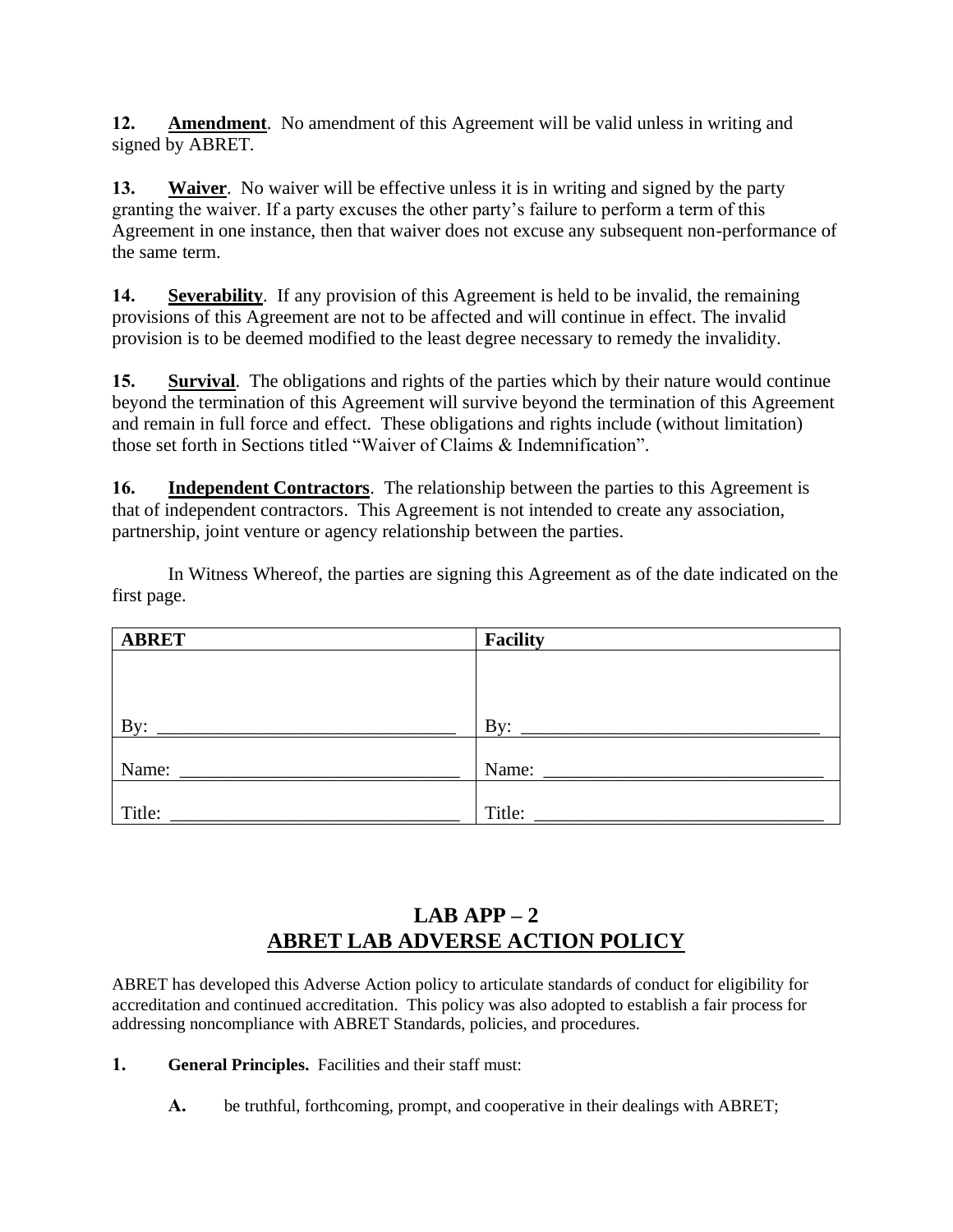**B.** be in continuous compliance with ABRET's Standards, policies, and procedures (as amended from time to time by ABRET);

**C.** respect ABRET's intellectual property rights;

- **D.** abide by laws related to the profession and to general public health and safety; and
- **E.** carry out their professional work in a competent and objective manner.

#### **2. Grounds for Adverse Action.** Grounds for adverse action include:

- **A.** Providing fraudulent or misleading information;
- **B.** Failure to pay fees when due;
- **C.** Unauthorized possession or misuse of ABRET intellectual property;
- **D.** Misrepresentation of accreditation status;
- **E.** Refusal to allow ABRET to conduct an on-site visit, if requested;
- **F.** Failure to provide requested information in a timely manner;
- **G.** Failure to inform ABRET as required by the Reporting Changes policy;

**H.** Noncompliance with laws related to the facility's business or to general public health and safety;

**I.** Adverse action by a governmental agency or an accreditation or professional organization other than ABRET; and

**J.** Other failure to maintain continuous compliance with ABRET Standards, policies, and procedures.

#### **3. Sanctions.**

**A.** ABRET may impose one or more of the following sanctions for failing to adhere to ABRET Standards, policies, and procedures:

- **i.** Denial of accreditation:
- **ii.** Revocation of accreditation:
- **iii.** Non-renewal of accreditation:
- **iv.** Suspension of accreditation for a specific period of time;
- **v.** Reprimand;
- **vi.** Notification of other legitimately interested parties; or
- **vii.** Other corrective action.

**B.** The sanction must reasonably relate to the nature and severity of the violation, focusing on reformation of the conduct of the facility and deterrence of similar conduct by others. The sanction decision may also take into account aggravating circumstances, prior adverse action history, and mitigating circumstances. No single sanction will be appropriate in all situations.

**4. Compliance with ABRET Standards, Policies, and Procedures.** A facility must be in continuous compliance with all ABRET Standards, policies, and procedures. Each facility bears the burden for demonstrating and maintaining compliance at all times.

**5. Non-Payment of Fees**. Failure to pay fees when due results in automatic suspension of accreditation. Accreditation may be reinstated if the facility pays all fees within thirty (30) days after the original due date. Failure to pay fees within this time period results in automatic termination of accreditation.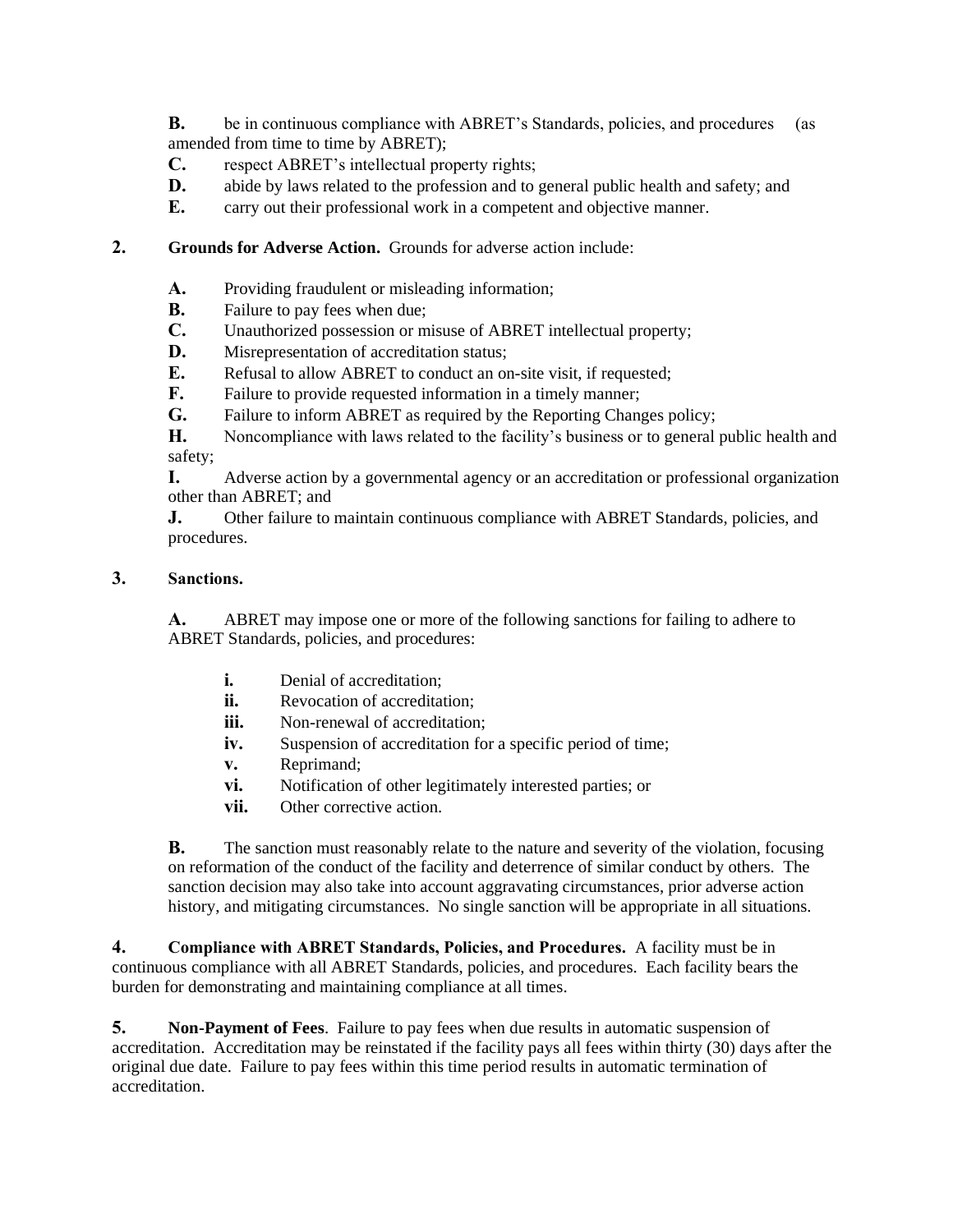#### **6. Complaints**.

**A.** Persons concerned with possible violation of ABRET rules are encouraged to contact ABRET. The person should submit a written statement identifying the facility alleged to be involved and the facts concerning the alleged conduct in detail, and the statement should be accompanied by any available documentation. The statement should also identify others who may have knowledge of the facts and circumstances concerning the alleged conduct. The person making the complaint should identify him-/herself by name, address, email address, and telephone number. However, ABRET will consider anonymous complaints as long as sufficient information is provided to enable ABRET to conduct an appropriate investigation.

**B.** Actions taken under this Policy do not constitute enforcement of the law. Individuals bringing complaints under this Policy are not entitled to any relief or damages by virtue of this process.

**7. Pending Allegations**. ABRET may place an application on hold while allegations of misconduct are pending.

#### **8. Establishment of Review Committee and Hearing Committee.**

**A.** The ABRET President will appoint a Review Committee and a Hearing Committee on an ad hoc basis as needed to consider alleged violations of ABRET Standards, policies, and procedures.

**B.** Each of these Committees will be composed of five members drawn from current or former ABRET volunteers.

**C.** A committee member may not simultaneously serve on more than one committee and may not serve on any matter in which his or her impartiality might reasonably be questioned, or which presents an actual or apparent conflict of interest.

**D.** At all times during ABRET's handling of the matter, ABRET must exist as an impartial review body.

**i.** In order to avoid actual, apparent, or perceived conflicts of interest, no member is permitted to serve on the Review Committee or the Hearing Committee whenever:

**a.** A member has formed an opinion on the matter; or

**b.** A member is or has been employed by the facility that is the subject of the allegation; or

**c.** The member has special knowledge that could bias his/her decision relative to either the facility or ABRET.

**ii.** If anyone identifies a situation where the impartiality of a Committee member might reasonably be questioned, or which presents an actual or apparent conflict of interest:

**a.** The member shall make full disclosure of such matter by reporting the possible conflict or bias immediately to the Committee chair; and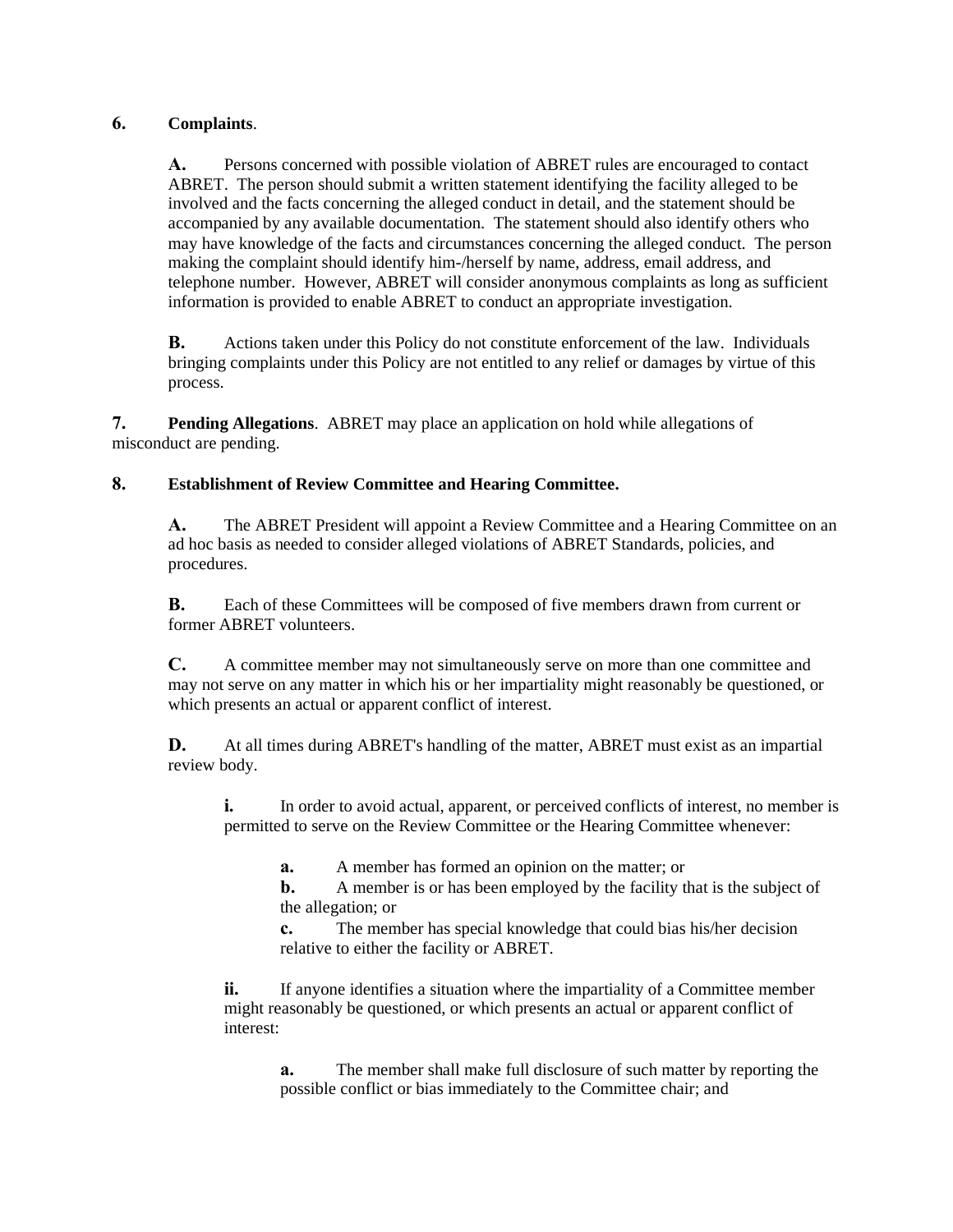**b.** The Board of Directors shall determine whether the member is permitted to continue to participate as a Committee member.

**E.** Each Committee shall elect its own Chair.

**F.** Committee action shall be determined by majority vote.

**G.** When a committee member is unavailable to serve by resignation, disqualification or other circumstance, the President of ABRET shall designate another individual to serve as an interim member.

#### **9. Review Procedures.**

#### **A. Initial Evaluation by President.**

**i.** Upon receipt of a complaint or a change notice, the Executive Director will confer with the President. The President or the Executive Director may request supplemental information.

**ii.** If the Executive Director and President determine that the complaint is frivolous or that the change is not relevant to certification, no further action will be taken.

**iii.** If the Executive Director and President determine that ABRET lacks jurisdiction over the complaint or the facility that is the subject of the complaint, then they may refer the matter to the appropriate governmental agency or another entity engaged in the administration of law.

**iv.** If the Executive Director and President determine that the complaint is not frivolous or that the change may be relevant to certification, it will be forwarded to the Review Committee for investigation.

**v.** Facilities submitting change notices and persons submitting complaints will be notified of the decision of the Executive Director and President.

**B. Audits.** ABRET may conduct one or more compliance audits. If ABRET discovers a possible violation of ABRET rules, the Executive Director will confer with the President to determine whether the allegation will be forwarded to the Review Committee for investigation.

#### **C. Procedures of the Review Committee.**

**i.** The Review Committee will investigate the allegations. The Review Committee may contact the individual who submitted the complaint, the facility in question, and others who may have knowledge of the facts and circumstances surrounding the allegations. They may conduct an investigative site visit.

**ii.** If the Committee determines that the facts are inadequate to sustain a finding of a violation of ABRET rules, no further action will be taken. Facilities submitting change notices and persons submitting complaints will be notified of this decision.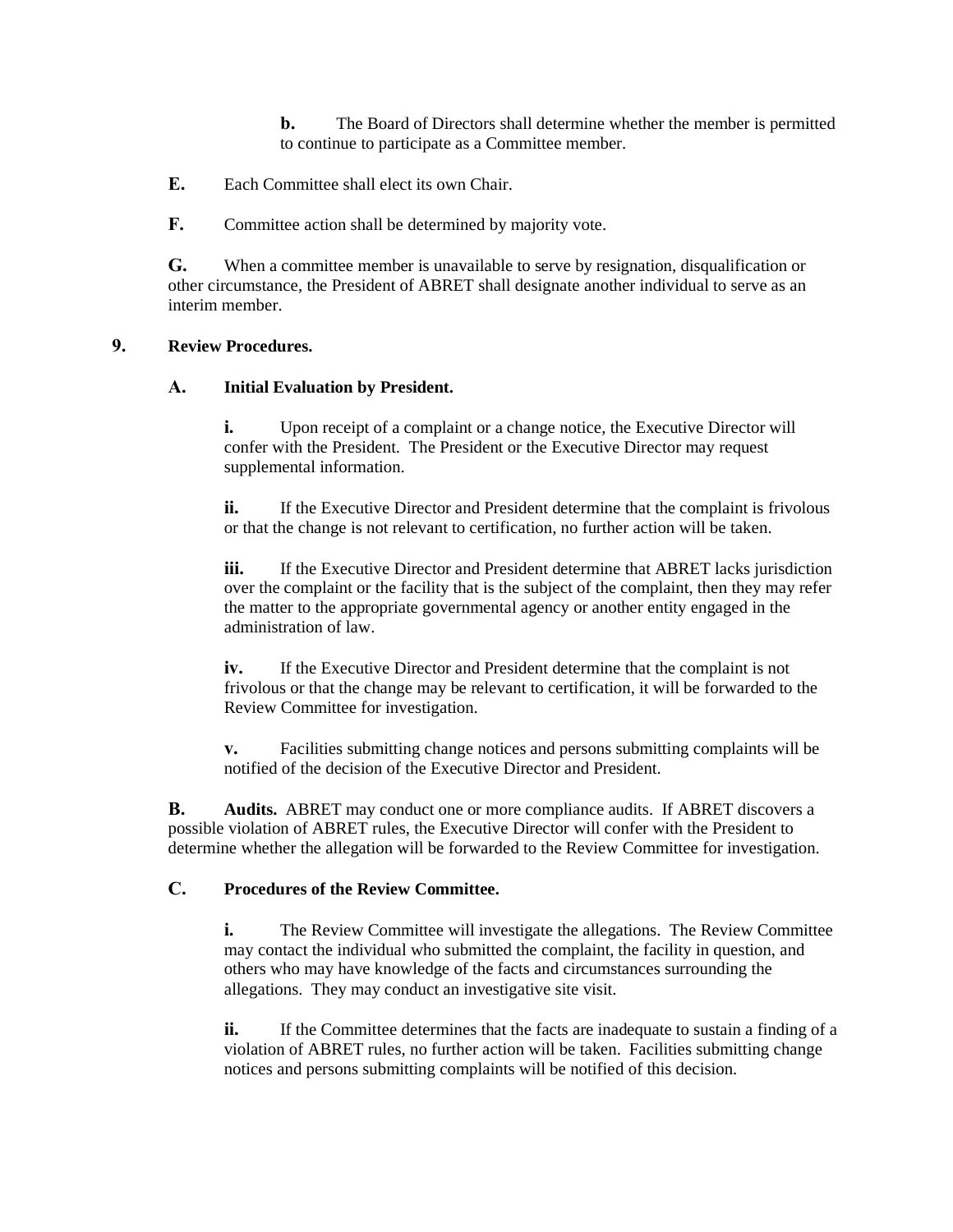**iii.** If the Committee finds that good cause exists to question whether a violation of an ABRET rule has occurred, the Committee will transmit a statement of the following information to the facility by traceable delivery service, signature required:

**a.** the applicable rule;

**b.** the facts constituting the alleged violation;

**c.** that the facility may request an oral hearing (in person or by phone) or a review by written briefing for the disposition of the matter, with the facility bearing its own expenses;

**d.** that the facility has thirty (30) days after receipt of the statement to notify the President and the Committee if it disputes the allegations, has comments on available sanctions, and/or requests an oral hearing in person, an oral hearing by phone, or a review by written briefing;

**e.** that, in the event of an oral hearing, the facility may appear in person with or without the assistance of counsel, may examine and cross-examine any witness under oath, and produce evidence on its behalf;

**f.** that the truth of the allegations or failure to respond may result in sanctions including revocation; and

**g.** that if the facility does not respond, or if the facility responds but does not dispute the allegations, comment on available sanctions, or request a review or hearing, then the facility waives its right to further review and appeal, and consents to the Review Committee rendering a final decision on the evidence before it and applying available sanctions.

**iv.** The Review Committee may offer the facility the opportunity to negotiate a specific sanction. Any agreed-upon sanction must be documented in writing and signed by ABRET and the facility.

#### **D. Procedures of the Hearing Committee.**

**i.** Written Review. If the facility requests a review by written briefing, the Review Committee will forward the allegations, the record of the investigation, the determination of a violation, the recommendation regarding sanction(s), and the response of the facility to the Hearing Committee. Written briefing may be submitted within thirty (30) days following receipt of the written review request by the Hearing Committee. The Hearing Committee will render a decision based on the record below and written briefs (if any) without an oral hearing.

- **ii.** Oral Hearing. If the facility requests a hearing:
	- **a.** The Review Committee will:

**(1)** forward the allegations, the record of the investigation, the determination of a violation, the recommendation regarding sanction(s), and the response of the facility to the Hearing Committee; and

**(2)** designate one of its members to present the allegations and any substantiating evidence, examine and cross-examine witnesses and otherwise present the matter during the hearing.

**b.** The Hearing Committee will: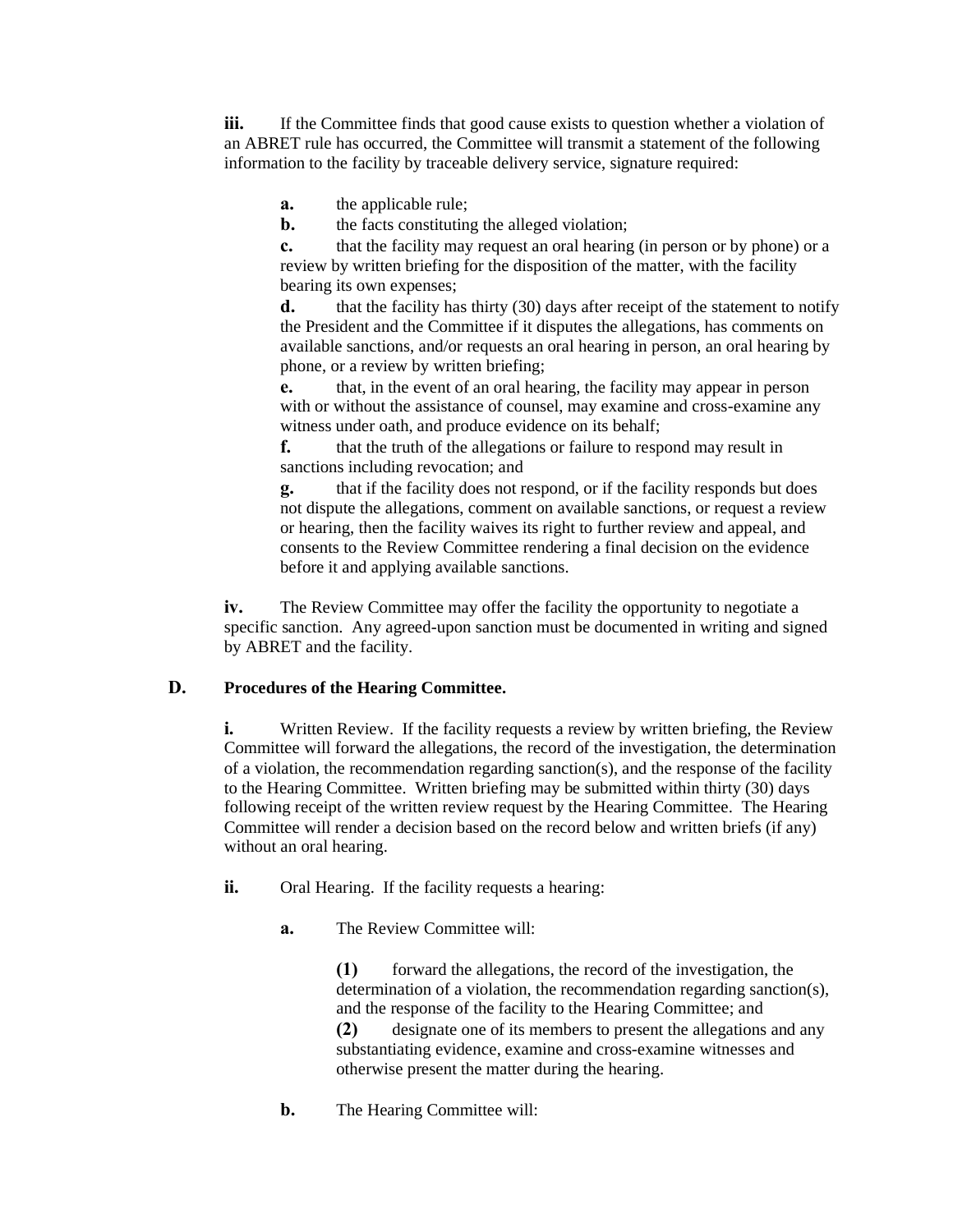**(1)** schedule a hearing after the request is received, allowing for an adequate period of time for preparation; and

**(2)** send by traceable delivery service, signature required, a Notice of Hearing to the facility. The Notice of Hearing will include a statement of the time and place selected by the Hearing Committee. The facility may request modification of the time and place for good cause. Failure to respond to the Notice of Hearing will be deemed to be the facility's consent for the Review Committee to administer any sanction which it considers appropriate.

**c.** The Hearing Committee will maintain a verbatim oral or written transcript.

**d.** ABRET and the facility may consult with and be represented by counsel, make opening statements, present documents and testimony, examine and crossexamine witnesses under oath, make closing statements and present written briefs as scheduled by the Hearing Committee.

**e.** The Hearing Committee shall determine all matters relating to the hearing.

**f.** Formal rules of evidence do not apply. Relevant evidence may be admitted. Disputed questions will be determined by the Hearing Committee.

**g.** The right to the hearing may be forfeited if the facility fails to appear without good cause.

**iii.** In all written reviews and oral hearings:

**a.** The Hearing Committee may accept, reject, or modify the recommendation of the Review Committee, either with respect to the determination of a violation or the recommended sanction.

**b.** Proof is by preponderance of the evidence.

**c.** The Hearing Committee will issue a written decision following the review or hearing and any briefing. The decision will contain factual findings, conclusions regarding ABRET's rules, and any sanctions applied. It will be mailed promptly by traceable delivery service, signature required, to the facility.

**E.** If the decision rendered by the Hearing Committee finds that the allegations are not established, no further action on the matter will occur.

**F.** If the decision rendered by the Hearing Committee is not favorable to the facility, the facility may appeal the decision to the ABRET Board of Directors.

**G.** Facilities submitting change notices and persons submitting complaints will be notified of the decision of the Hearing Committee.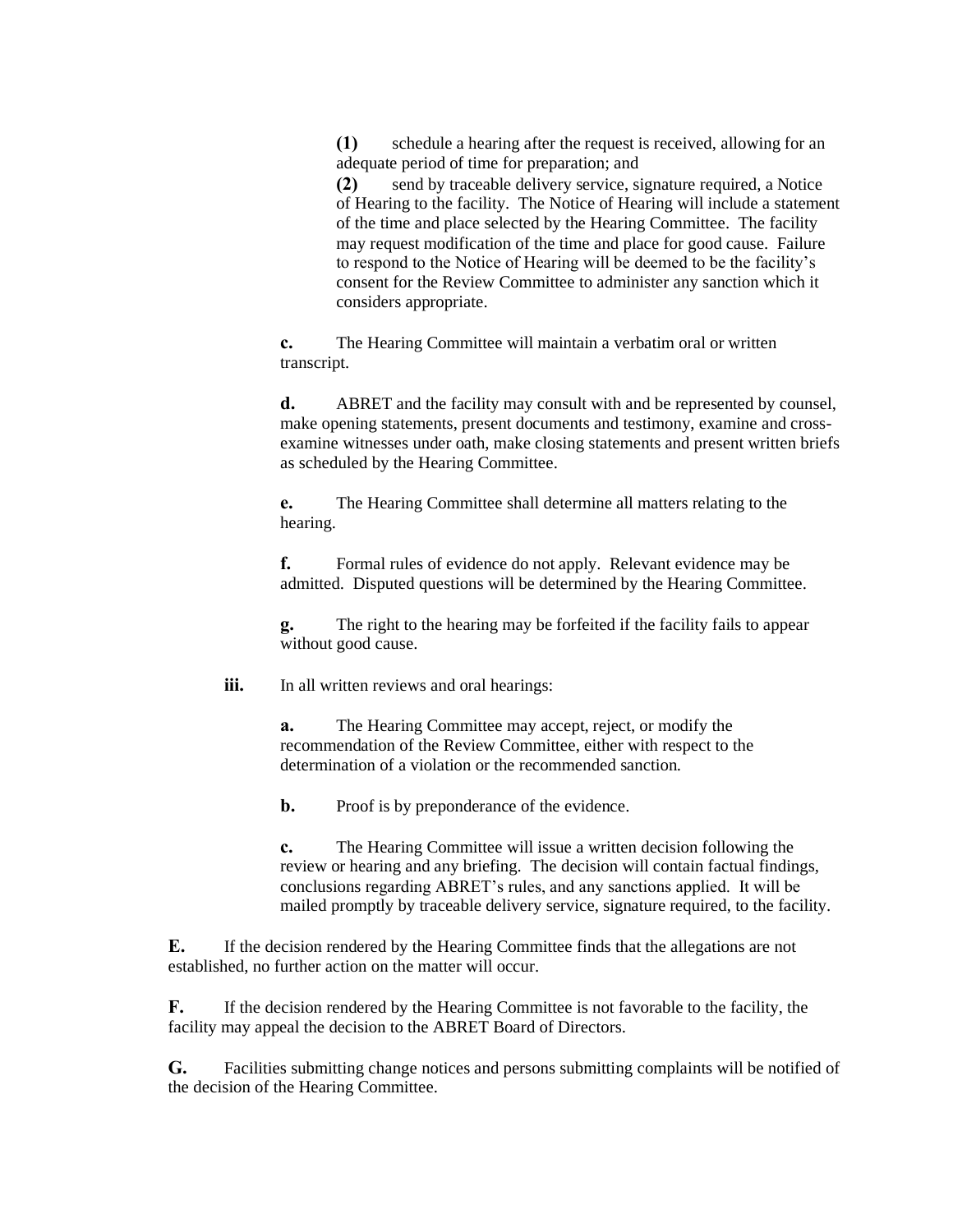#### **10. Appeal to the Board of Directors.**

**A.** A Director may not review any matter in which his/her impartiality might reasonably be questioned, or review any matter which presents an actual, apparent, or potential conflict of interest.

**B.** The facility may request an appeal within thirty (30) calendar days after its receipt of the Hearing Committee's decision. After this time, the facility may not request an appeal.

**C.** All appeals must be submitted in writing and sent to ABRET by traceable mail or delivery service.

**D.** The appeal must specify a valid basis for the appeal. If the President determines that the request is frivolous, then the appeal will not proceed.

**E.** The Review Committee may file a written response to the appeal request.

**F.** Written briefing may be submitted within thirty (30) days following receipt of the appeal request by the Board of Directors.

**G.** The Board of Directors will render a decision based on the record below and written briefs (if any) without an oral hearing. Alternatively, the Board of Directors may choose to conduct a new in-depth review of all the facts and rules (a "de novo" review). Only facts and conditions up to and including the time of the Hearing Committee's determination are considered during an appeal.

**H.** In all reviews:

**i.** In order to overturn a decision of the Hearing Committee, the facility must demonstrate that the Hearing Committee's decision was inappropriate because of (a) material errors of fact, or (b) failure to conform to ABRET's rules. Proof is by preponderance of the evidence.

**ii.** The Board of Directors may accept, reject, or modify the recommendation of the Hearing Committee, either with respect to the determination of a violation or the recommended sanction. The Board of Directors will issue a written decision following the review and any briefing. The decision will contain factual findings, conclusions regarding ABRET's rules, and any sanctions applied. It will be mailed promptly to the facility by traceable delivery service, signature required.

**I.** A decision rendered by the Board of Directors is final.

**J.** Facilities submitting appeals and persons submitting complaints will be notified of the decision of the Board of Directors.

**11. Permanent Record.** All decisions of the Hearing Committee and/or Board of Directors shall be filed as a part of a facility's accreditation record with ABRET.

**12. Summary Procedure.** If the Executive Director determines that there is cause to believe that a threat of immediate and irreparable harm to the public exists, the Executive Director shall forward the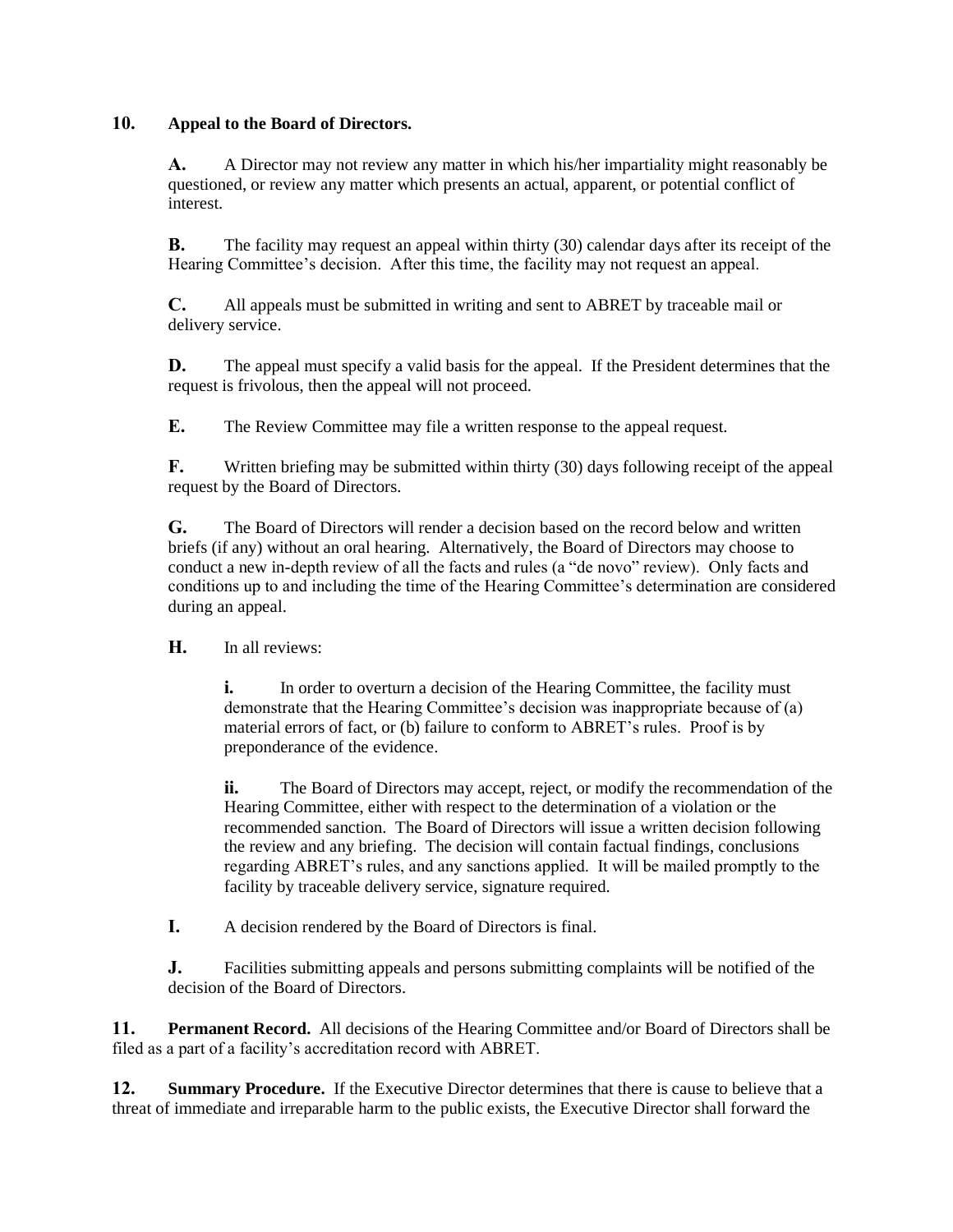allegations to the ABRET Board of Directors. The Board shall review the matter immediately, and provide telephonic or other expedited notice and review procedure to the individual. If the Board determines (following this notice and opportunity to be heard) that a threat of immediate and irreparable injury to the public exists, accreditation may be suspended for up to ninety (90) days pending a full review as provided herein.

**13. Reinstatement of Eligibility**. Following a period of ineligibility based on noncompliance with ABRET Standards, policies and procedures, the facility may apply for reinstatement of eligibility by demonstrating that it has taken corrective action. Unless and until clear and convincing evidence is submitted, the facility will remain ineligible.

**14. Continuing Jurisdiction.** ABRET may take action under this Policy during the time when a facility's application is pending and at any time during accreditation. In addition, ABRET retains jurisdiction to review and issue decisions regarding any matter which occurred prior to the expiration, or relinquishment of accreditation.

## **LAB APP – 3 Accreditation Decision Review and Appeal Policy**

ABRET has adopted this policy to establish a fair process for addressing application issues.

**1. Initial Review.** ABRET will determine whether a facility has met the requirements for accreditation. It may decide: (i) to grant accreditation, or (ii) to require the facility to submit additional evidence of compliance. Additional evidence of compliance may include a site visit. The timeframe and other conditions for further review will be provided by ABRET in writing.

**2. Adverse Action Allegations**. ABRET may place an application on hold while allegations of misconduct are pending.

**3. Denial**. Accreditation may be denied for reasons that include (but are not limited to) the following:

- **A.** failure to truthfully complete and sign an application in the form provided by ABRET;
- **B.** failure to pay the required fees;
- **C.** failure to provide additional information as requested;
- **D.** refusal to allow a site visit:
- **E.** the facility has submitted the maximum of three supplemental information responses and ABRET remains unable to confirm that the facility meets the requirements for accreditation; and
- **F.** grounds exist for adverse action as described in the ABRET LAB ADVERSE ACTION POLICY.

**4. Notification**. ABRET will notify the facility within 30 calendar days after it makes its decision.

**5. Decision Appeals Process**.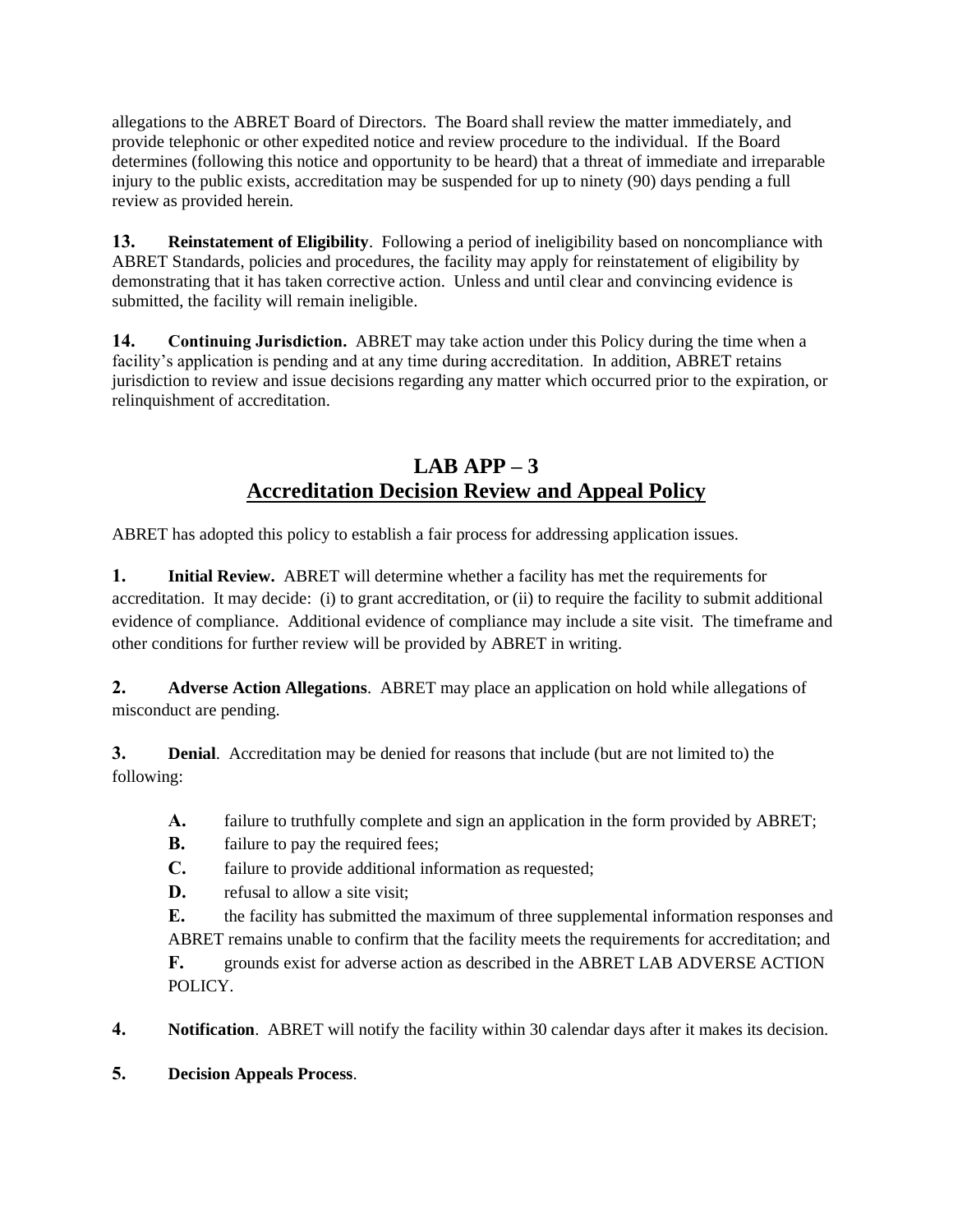**A.** Only "Denial" decisions can be appealed.

**B.** A failure to comply with any ABRET deadline may not be appealed.

**C.** A facility may request an appeal within 30 calendar days after notification of the denial decision. After this time, the facility may not request an appeal.

**D.** Appeal requests must be submitted in writing and sent to ABRET by traceable mail or delivery service.

**E.** The appeal must specify a valid basis for the appeal. If ABRET determines that the request is frivolous, then the appeal will not proceed.

**F.** ABRET may file a written response to the appeal request.

**G.** ABRET will appoint an Appeal Committee to consider the appeal. The Appeal Committee is composed of three members selected from the ABRET Board of Directors. Appeal Committee members may not: (a) be the same individuals who initially reviewed the application, (b) review any matter in which their impartiality might reasonably be questioned, or (c) review any matter which presents an actual, apparent, or potential conflict of interest. Committee action is determined by majority vote.

**H.** The Appeal Committee will render a decision based on the written record. Documentation not previously submitted to ABRET will not be considered. An oral hearing is not permitted.

**I.** The Appeal Committee may accept, reject, or modify the denial decision. In order to overturn the decision, the facility must demonstrate that the denial decision was inappropriate because of: (a) material errors of fact, or (b) failure to conform to ABRET's rules.

**J.** The decision of the Appeal Committee is final.

**K.** ABRET will notify the facility of the decision of the Appeal Committee in writing.

**L.** Only one appeal per application is permitted. If that appeal upholds the original denial, then the facility must complete and submit a new application in order to seek accreditation at another time.

**M.** The facility is responsible for all expenses incurred by it related to the appeal and must pay any administrative appeal fee charged by ABRET.

**6. Reinstatement of Eligibility**. Following a denial based on this policy or other noncompliance with ABRET Standards, policies, and procedures, a subsequent application will not be reviewed unless the facility demonstrates that it has undertaken corrective action.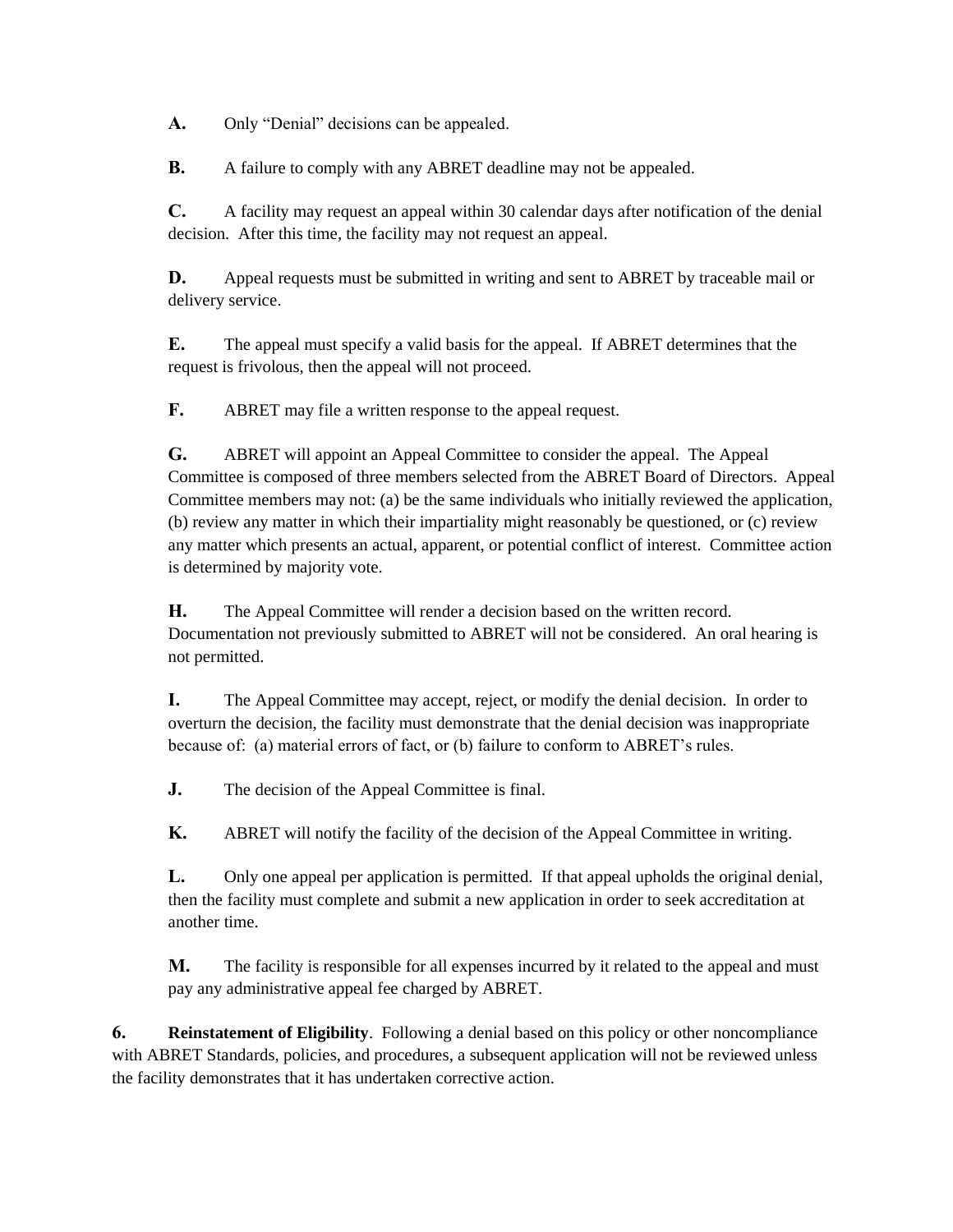## **LAB APP – 4 Reporting Changes Policy**

ABRET has adopted this policy to provide guidance to accredited facilities regarding when and how to report changes to ABRET.

**1. Changes to the ABRET Standards, Policies, and Procedures**. Accredited facilities are expected to maintain continuous compliance with the Standards and other ABRET policies and procedures, including changes to the Standards that occur during the five-year accreditation period. Facilities will be notified of changes, and revised Standards, policies, and procedures will also be published on the ABRET website.

#### **2. Facility Changes**.

**A.** Accreditation is awarded to the facility as its operations are described on its application. A facility shall report to ABRET any change regarding the facility's operations or other development that is related to accreditation. Facilities are expected to notify ABRET in writing within 90 calendar days after the facility first learns of the development, and must provide documentation of the resolution of the matter within 90 calendar days after resolution. Examples of information that must be reported include (but are not limited to):

- **i.** contact information changes;
- **ii.** personnel changes, including medical director;
- **iii.** changes in the facility's address or the location(s) where services are provided;
- iv. changes in ownership or management of the facility;
- **v.** discontinuing a service or ceasing to do business;
- **vi.** being investigated or sanctioned for fraud or other misconduct by a government agency; and
- **vii.** being sued by a patient.

**B.** Regarding personnel changes, the facility shall notify ABRET of the departure of personnel and shall submit a replacement plan within 30 calendar days.

**C.** Regarding ownership changes, accreditation cannot be transferred without written approval from ABRET. Accreditation may not be divided or shared following a sale, dissolution or other change in ownership or legal structure.

**D.** ABRET will review the change to determine whether the facility's existing accreditation remains valid following the change or if the change requires the facility to re-apply for accreditation. ABRET may require the facility to submit additional evidence of continuing compliance.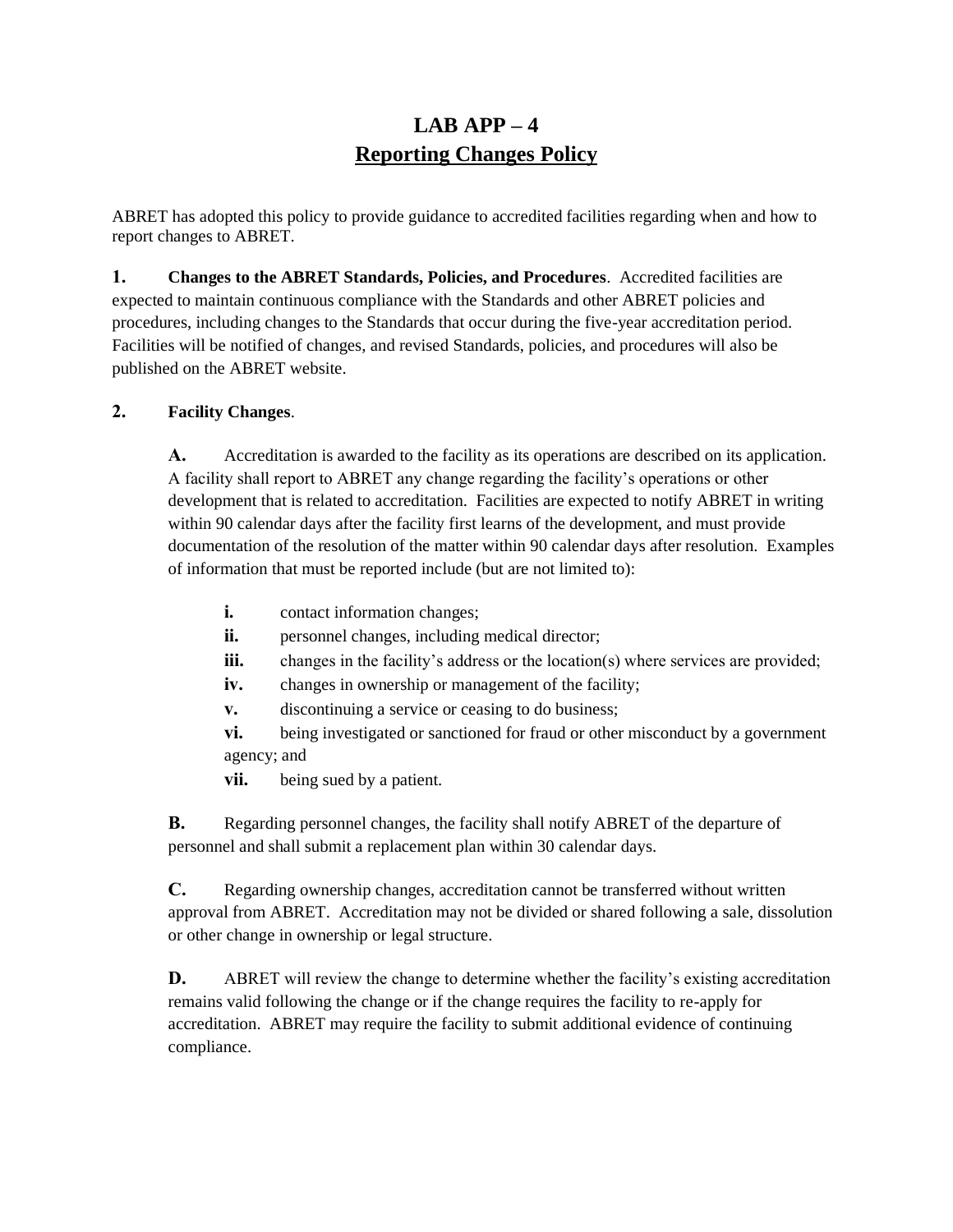# **LAB APP – 5 Release of Information Policy**

ABRET has adopted this policy to inform applicants and accredited facilities of how information may be released.

**1.** Interested parties may request verification of accreditation.

A. Requests may be made to the Executive Office.

**B.** Accreditation verification forms are available from the office or website.

**C.** Accreditation may be verified online on the ABRET website. If accreditation is granted, ABRET will publish the facility's accreditation status and the expiration date in a directory of accredited laboratories.

**2.** Appropriate information must be provided for the verification.

**A.** The request must include the name and address of the facility.

**B.** The Executive Director sends a confirmation of accreditation along with the date of accreditation and expiration to the requesting party.

**C.** If the Executive Director experiences a conflict or is unclear of the facility's status, additional information is requested.

**3.** ABRET does not release information on the status of a pending application. The Executive Director may, however, upon written authorization from the facility, confirm or deny that a facility has a pending application.

**4.** Accreditation decisions will not be disclosed until written notice of that decision has been sent to the facility.

**5.** ABRET may also publish whether any adverse action has been taken regarding a facility, such as revocation or suspension of accreditation. Regarding adverse actions, ABRET will release the effective date of the action and a summary of the reasons for the action. Information regarding adverse actions is released only after the facility's right of appeal has been exhausted.

**6.** ABRET rents its mailing list to organizations and companies who offer products that might be of interest to facilities. A facility may opt-out of this mailing list by contacting ABRET.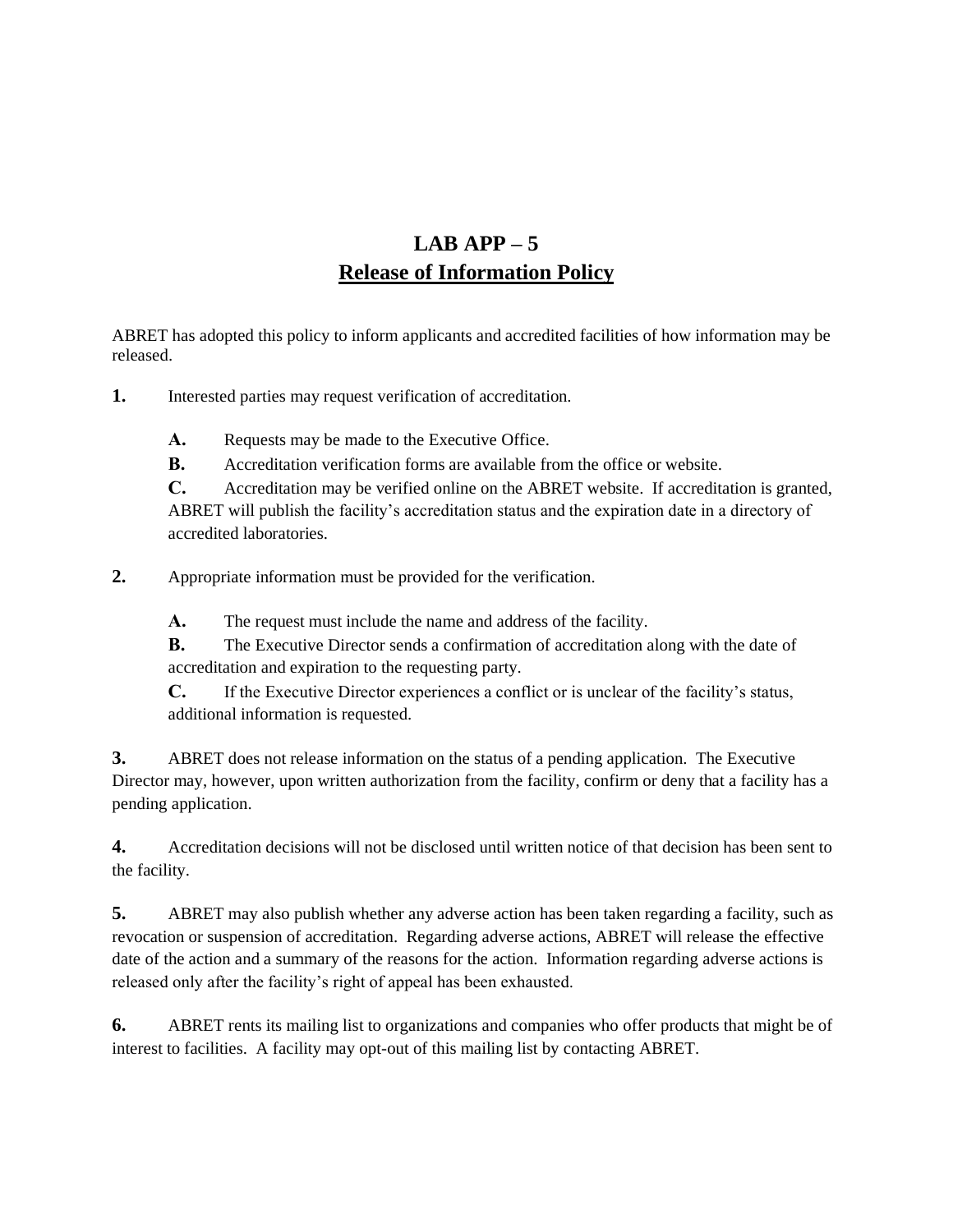**7.** ABRET shares data about facilities for research purposes. No patient identifiable information is provided. A facility may opt-out of data sharing by contacting ABRET.

**8.** As a general policy, all other facility and ABRET information is treated as confidential and privileged. ABRET will, in its discretion, exercise sound judgment with respect to assistance in investigations by other parties, such as a regulatory agency, another accreditation organization, or a payer. However, ABRET must release information as required by law or court order, and will notify governmental agencies if it discovers a performance deficiency that violates federal, state or local laws or otherwise presents a threat to the public.

## **LAB APP - 6 Accreditation Trademark Policy**

ABRET permits laboratories and other facilities to use the ABRET name to state the fact of accreditation in accordance with this policy as long as active accreditation is maintained.

- 1. **Ownership.** The acronym "ABRET", the name "ABRET Neurodiagnostic Credentialing and Accreditation," and the accreditation certificates and other emblems of ABRET are the sole and exclusive property of ABRET and are subject to all applicable trademark and other rights of ABRET as owner under United States intellectual property law and international conventions. Facilities shall not use these items, or any other intellectual property owned by ABRET, except as expressly authorized in this policy or otherwise authorized in advance and in writing by ABRET.
- 2. **License.** For the duration of accreditation, ABRET will permit an accredited facility to use the ABRET name and accreditation certificate for the sole purpose of indicating accreditation by ABRET. All goodwill associated with these items as used by accredited facilities inures solely to the benefit of ABRET.
- 3. **Permitted Uses.** Facilities may display the accreditation certificate at its accredited location(s). Facilities may use the ABRET name on:
	- **B.** letterhead and business cards;
	- **C.** websites; and
	- **D.** advertisements, brochures, and other promotional materials.

#### 1. **Conditions of Use.**

b. All use of the ABRET name must be accurate and supportive of ABRET objectives, and must do so in a manner that is compatible with the mission of ABRET.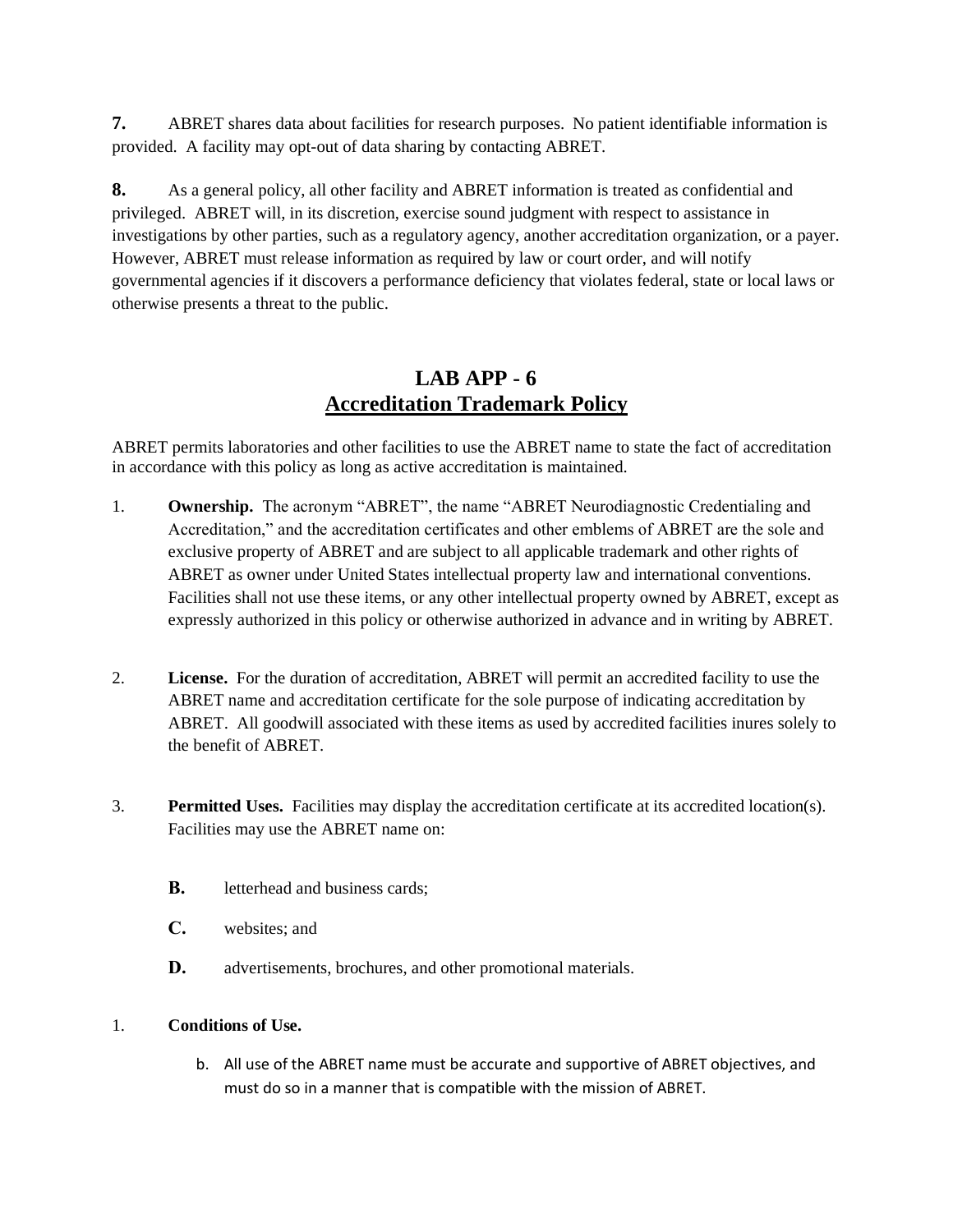- c. All use of the ABRET name must be truthful and not misleading. Specifically, a facility shall not use this name:
	- i. unless ABRET has made an official accreditation decision;
	- ii. in connection with services or testing areas in which the facility is not accredited;
	- iii. in any manner that reflects negatively on ABRET or its activities;
	- iv. in any manner that conflicts with ABRET policies and procedures;
	- v. to state or imply that the facility has any relationship with ABRET other than as an accredited facility; or
	- vi. to state or imply that ABRET is endorsing or guaranteeing any product or service offered by the facility.
- d. Facilities shall not use the ABRET name (or a word or design that is confusingly similar to an ABRET trademark) as part of the facility's business name, logo, domain name, or product or service name.
- e. The ABRET name may not be the most prominent visual element on the facility's promotional materials. The facility's business name and/or logo, product or service name, and graphics should be significantly larger than the reference to ABRET accreditation.
- f. If space permits, then use of the ABRET name must be accompanied by an acknowledgement of ABRET ownership. This acknowledgement should appear as a footnote with the copyright notice, at the end of a printed document, or at the bottom of a webpage. Please include the following acknowledgement: The ABRET name is a registered trademark owned by ABRET Neurodiagnostic Credentialing and Accreditation and is used by permission.
- g. If accreditation ends, then the facility shall:
	- i. cease use of any statement that indicates active ABRET accreditation;
	- ii. return all certificates and other items provided by ABRET, without retaining copies; and
	- iii. not distribute any materials containing a statement of active ABRET accreditation that the facility might already have prepared.
- h. The facility is responsible for correcting (at its expense) any outdated or otherwise inaccurate reference to active ABRET accreditation.